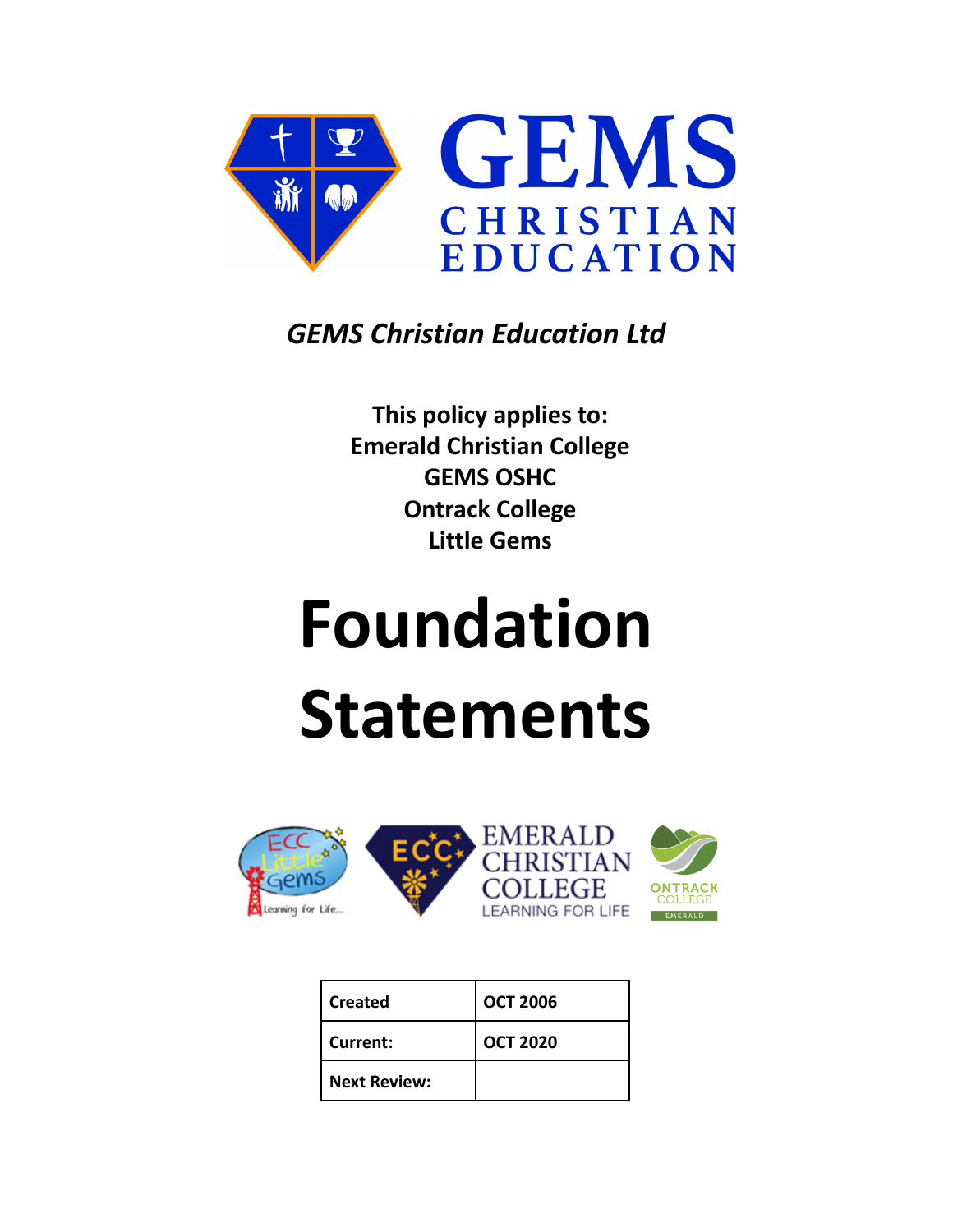# *CONTENTS*

| <b>RELEVANT LEGISLATION AND POLICIES</b>                                                                                                                                                     | $\mathbf{2}$            |
|----------------------------------------------------------------------------------------------------------------------------------------------------------------------------------------------|-------------------------|
| <b>DEFINITIONS</b>                                                                                                                                                                           | $\overline{2}$          |
| <b>STRATEGIC FRAMEWORK</b>                                                                                                                                                                   | $\overline{2}$          |
| <b>STRATEGIC INTENTIONS</b>                                                                                                                                                                  | 3                       |
| <b>CORE PURPOSE</b>                                                                                                                                                                          | 3                       |
| <b>MOTTO</b>                                                                                                                                                                                 | 3                       |
| <b>PHILOSOPHY</b>                                                                                                                                                                            | 3                       |
| <b>STATEMENT OF FAITH</b>                                                                                                                                                                    | 4                       |
| <b>CORE VALUES AND AIMS</b>                                                                                                                                                                  | 5                       |
| <b>OUR AIMS</b>                                                                                                                                                                              | 6                       |
| <b>OUR CHRISTIAN FOUNDATIONS</b>                                                                                                                                                             | 6                       |
| <b>TEACHING PROCESSES AND CURRICULUM MANAGEMENT</b>                                                                                                                                          | 6                       |
| STUDENT DEVELOPMENT AND RELATIONSHIPS                                                                                                                                                        | $\overline{\mathbf{z}}$ |
| SERVICE TO GEMS CHRISTIAN EDUCATION AND WIDER COMMUNITY<br>Comparison Chart between Melbourne Declaration on Educational Goals for Young<br>Australians and Aims of GEMS Christian Education | 8<br>9                  |
| <b>MELBOURNE DECLARATION ON EDUCATIONAL GOALS FOR YOUNG AUSTRALIANS</b>                                                                                                                      | 10                      |
| Goal 1: Australian Schooling Promotes Equity And Excellence                                                                                                                                  | 10                      |
| Goal 2: All Young Australians Become Successful Learners, Confident And Creative<br>Individuals, and Active and Informed Citizens                                                            | 10                      |
| 2.1 Successful Learners                                                                                                                                                                      | 10                      |
| 2.2 Confident and Creative Individuals                                                                                                                                                       | 11                      |
| 2.3 Active and informed citizens                                                                                                                                                             | 11                      |
| A COMMITMENT TO ACTION                                                                                                                                                                       | 11                      |
| ALICE SPRINGS (MPARNTWE) EDUCATION DECLARATION DECEMBER 2019                                                                                                                                 | 12                      |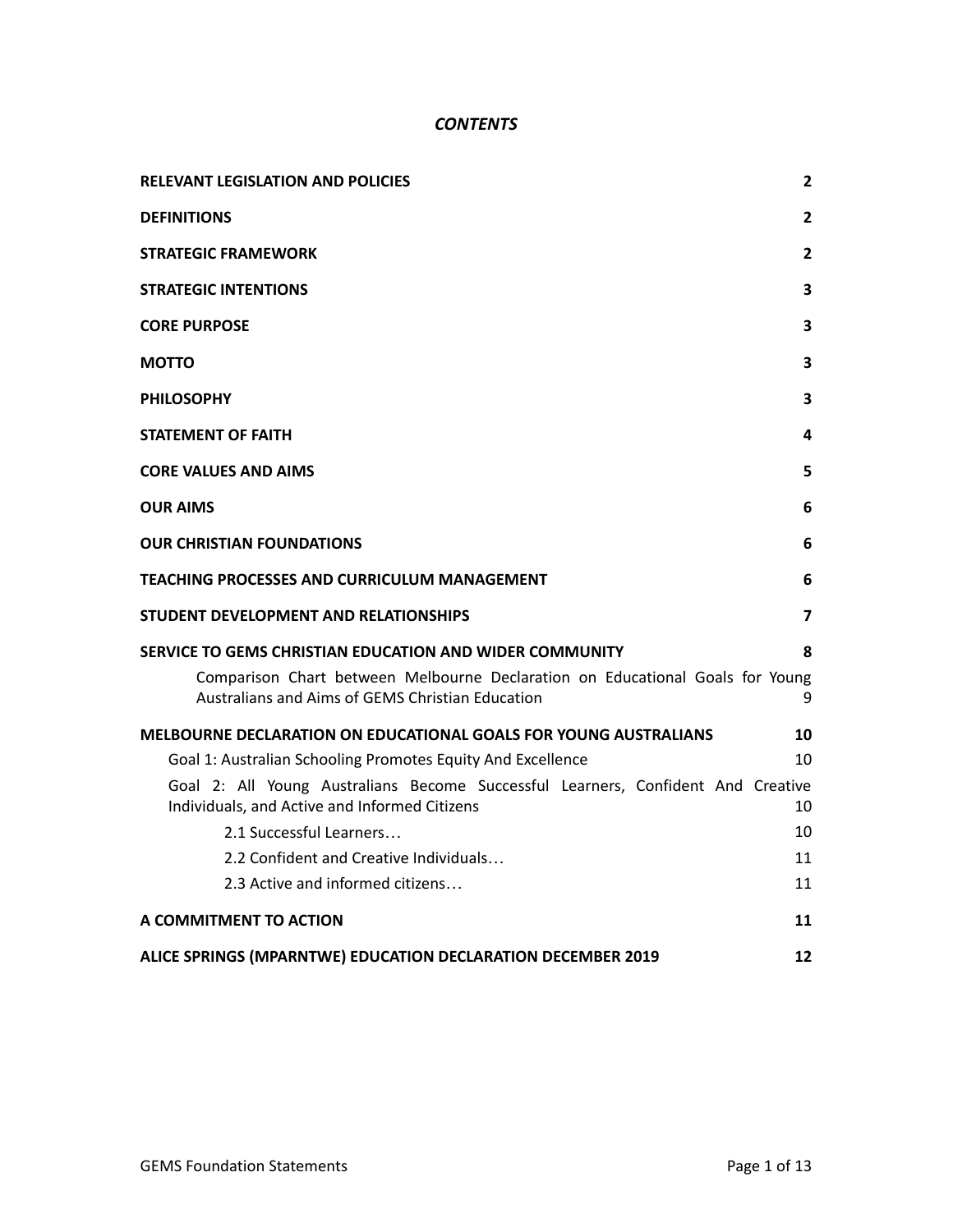#### <span id="page-2-0"></span>*RELEVANT LEGISLATION AND POLICIES*

● GEMS Employee and Volunteer Code of Conduct

### <span id="page-2-1"></span>*DEFINITIONS*

- a) **The Company** refers to GEMS Christian Education Ltd as a whole, its Employees, Properties, Assets, etc…
- b) **Campuses** properties under the Company (Little Gems, Emerald Christian College and Ontrack).
- c) **The Board** refers to the Directors and Board Members of Gems Christian Education Ltd.
- d) **Chair of the Board** Elected Chairperson of the Board.
- e) **Director** Elected Position holding Member of the Board.
- f) **Member of the Board** Invited Member by the Directors of the Board.
- g) **The Executive** Heads of each Campus/Department.
- h) **The Executive Principal** refers to the person responsible for all Company operations.
- i) **The Business Manager** refers to the person responsible for administration and finances of GEMS Christian Education Ltd.
- j) **The Principal** the current Principal of each Campus.
- k) **Policy** refers to this Policy any other Policy will be referenced by full name.
- l) **Employees** all Employees of GEMS Christian Education Ltd, including but not limited to Teachers, Administration, Auxiliary, Trainees, etc…
- m) **Students** refers to all Students under GEMS Christian Education Ltd.
- n) **Parents/Carers** Parents, Guardians and Carers directly responsible for the care and needs of individual Students.
- o) **Visitors** includes Parents and Carers of Students as well as Members of the Public.
- p) **Volunteers** anyone who is permitted to act in the capacity of a Volunteer for Gems Christian Education Ltd.
- q) **Other and/or Persons** anyone not listed above.

# *STRATEGIC FRAMEWORK*

<span id="page-2-2"></span>The strategic intentions of the Board of GEMS Christian Education Limited are guided and underpinned by:

- **1.** Our Moral Owners, Hopelands Church (formerly 3CI Church), continue to seek to glorify God, change lives, impact the community and touch nations through the ministry of GEMS Christian Education Limited.
- **2.** Our Constitution, Statement of Faith and Core Purpose are central to work in partnership with families, churches and the broader community to be a Christian community built on the teachings of Jesus Christ that is preparing hope filled students for lifelong, quality learning.
- **3.** Our Biblical values are based on a personal relationship with Jesus Christ and are expressed in our GEMS and FACETS and are lived out, taught and promoted in our Christian learning community.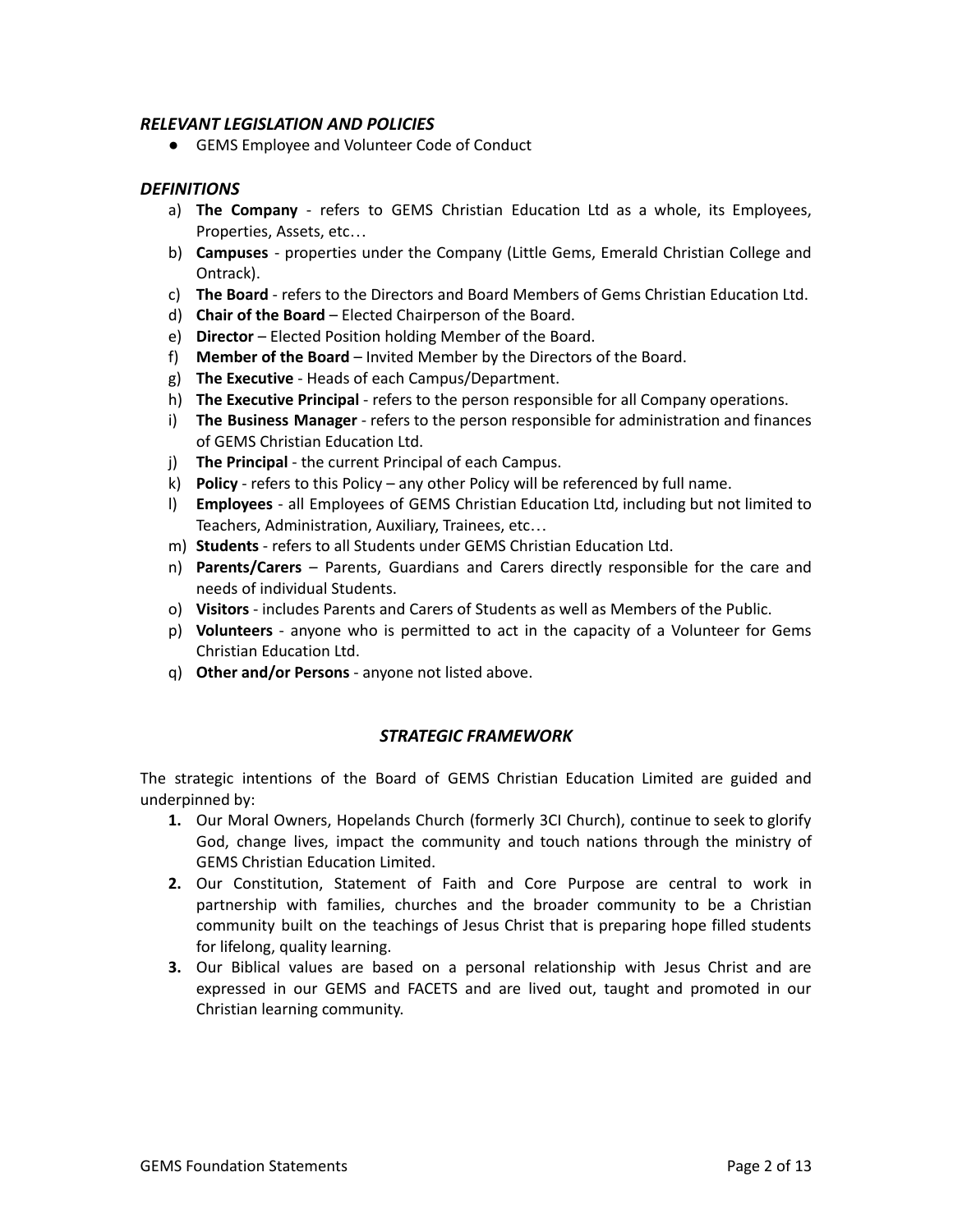# *STRATEGIC INTENTIONS*

<span id="page-3-0"></span>We pursue the following strategic intentions towards our core purpose so that:

- Our Students will embrace the values of God, Excellence, Members and Service; discover who they are as individuals; and pursue God's purpose for their lives.
- Our Employees will embrace our core values and personally display Christ to Students utilising stimulating, creative, innovative curriculum and teaching practices.
- Our resource sustainability will allow us to continue to provide and maintain an outstanding and inspiring place of teaching and learning within an environment of seeking partnerships with the wider community.
- Our culture is Christ-centred, driven by our GEMS and demonstrated by our FACETS and will be a welcoming, accessible and inclusive Christian educational community through partnerships with local, national and global communities.
- Our governance will proactively ensure we provide effective strategic and operational leadership to achieve our core purpose and to glorify God.

#### *CORE PURPOSE*

<span id="page-3-2"></span><span id="page-3-1"></span>Our Core Purpose is to be a Christian community built on the teachings of Jesus Christ that is preparing hope filled Students for lifelong, quality learning across a number of educational enterprises.

#### *MOTTO*

#### "Learning for Life"

#### <span id="page-3-3"></span>*PHILOSOPHY*

GEMS Christian Education Ltd is established on the belief that the Bible is the inspired and authoritative Word of God. We use the Bible as our sole standard of faith, truth and practice. The Bible provides the framework for all truth and is the foundation upon which our decision making is based.

GEMS Christian Education Ltd embraces a close relationship between school and home, as both institutions work closely together to establish young men and women in sound Biblical ethics and morals. Every Student is encouraged to examine and develop a Biblical view of what is real, what is true and what is of value in their lives. As Students recognize their identity, we encourage them to diligently use all the resources, talents and gifts that God has given them. Students are taught to acknowledge God as the source of these gifting's.

Educators at GEMS Christian Education Ltd are to have a very clear understanding of both their Christian worldview and how such a worldview affects their educational practice. Teaching Employees recognise that they have a calling by God to minister to Students, as well as a responsibility to lead Students by example into a holistic understanding of their spiritual, academic, physical and emotional development. They are expected to pursue educational leadership characterized by professional competence and to exemplify Christian character and devotion to God.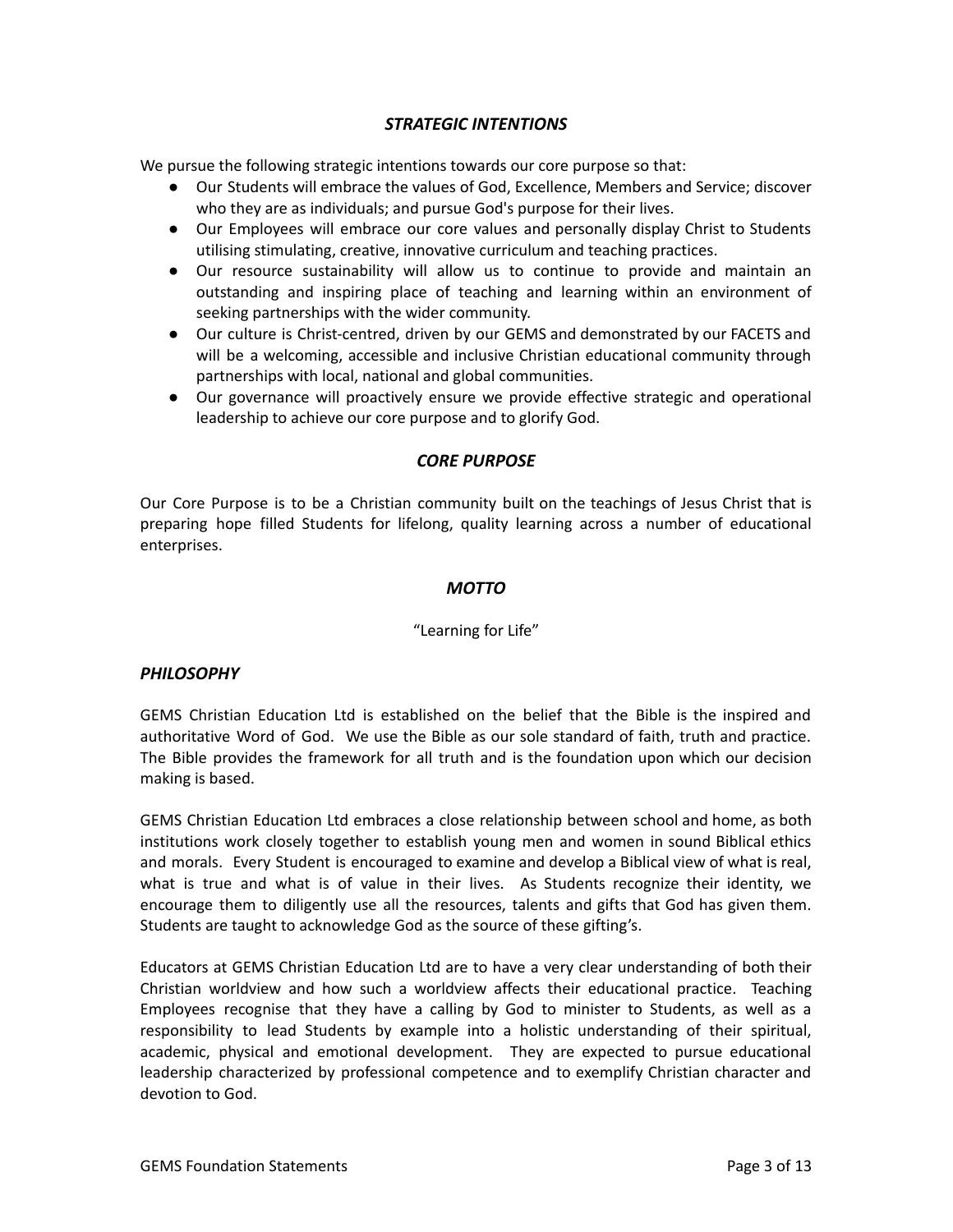The Company's curriculum is designed from the perspective of God's truth and integrates all subject areas within the framework of a Biblical Christian worldview. The curriculum focuses not only on what is taught, but how it is taught and why it is taught. Its central thread is an integration of faith and learning where all truth is valued as God's truth.

Christian culture is essential to GEMS Christian Education as a means in which values, beliefs and ethics are nurtured within the Company's community. The culture of the Company is one in which we value God, Excellence, Members and Service (GEMS).

# <span id="page-4-0"></span>*STATEMENT OF FAITH*

According to the constitution of GEMS Christian Education, the Company's Statement of Faith is that of Hopelands Church.

- **1.** We believe in the plenary-verbal inspiration of the accepted canon of Scriptures as originally given. The Scriptures are infallible, inerrant, and the sole and final authority for all matters of faith and conduct (2 Timothy 3:16; 1 Corinthians 2:13).
- **2.** We believe in the Eternal Godhead who has revealed Himself as One God existing in Three Persons, Father, Son and Holy Spirit, distinguishable but indivisible (Matthew 28:19; 2 Corinthians 13:14).
- **3.** We believe in the creation, test and fall of man as recorded in Genesis: his total spiritual depravity and inability to attain divine righteousness (Romans 5:12 to 18).
- **4.** We believe in the Lord Jesus Christ, the Saviour of men, conceived of the Holy Spirit, born of the virgin Mary, very God and very man (Luke 1:26-35; 1 John 1:18; Isaiah 7:14; Isaiah 9:6).
- **5.** We believe Christ died for our sins, was buried and rose again the third day, and personally appeared unto His disciples (1Corinthians 15:1-4; Romans 4:25).
- **6.** We believe in the bodily ascension of Jesus to Heaven, His exaltation, and personal, literal and bodily coming again the second time for His Church (John 14:2,3; 1 Thessalonians 4:13-18).
- **7.** We believe in the salvation of sinners by grace, through repentance and faith in the perfect and sufficient work of Christ by which we obtain remission of sins (Ephesians 2:8,9; Hebrews 9:12,22; Romans 5:11).
- **8.** We believe in the necessity of water baptism by immersion in the Name of the Eternal Godhead in order to fulfil the command of the Lord Jesus Christ (Matthew 28:19; Acts 2:34-36; 19:1-6).
- **9.** We believe in the baptism of the Holy Spirit as a real experience at, or subsequent to salvation, with the Scriptural evidence, namely speaking in other tongues as the Spirit gives utterance (Acts 2:1-4; 8:14-17; 10:44-46; Galatians 3:14,15).
- **10.** We believe in the operation of the gifts of the Spirit as enumerated in 1 Corinthians 12-14, as manifested in the early Church.
- **11.** We believe in the Spirit-filled life, a life of separation from the world and perfecting in the fear of God as expressing the true Christian's faith (Ephesians 5:18; 2 Corinthians 6:14; 7:1).
- **12.** We believe in the healing of the body by divine power, or divine healing in its various aspects as practiced in the early Church (Acts 4:30; Romans 8:11; 1 Corinthians 12:9; James 5:14).
- **13.** We believe in the table of the Lord, commonly called the Communion or the Lord's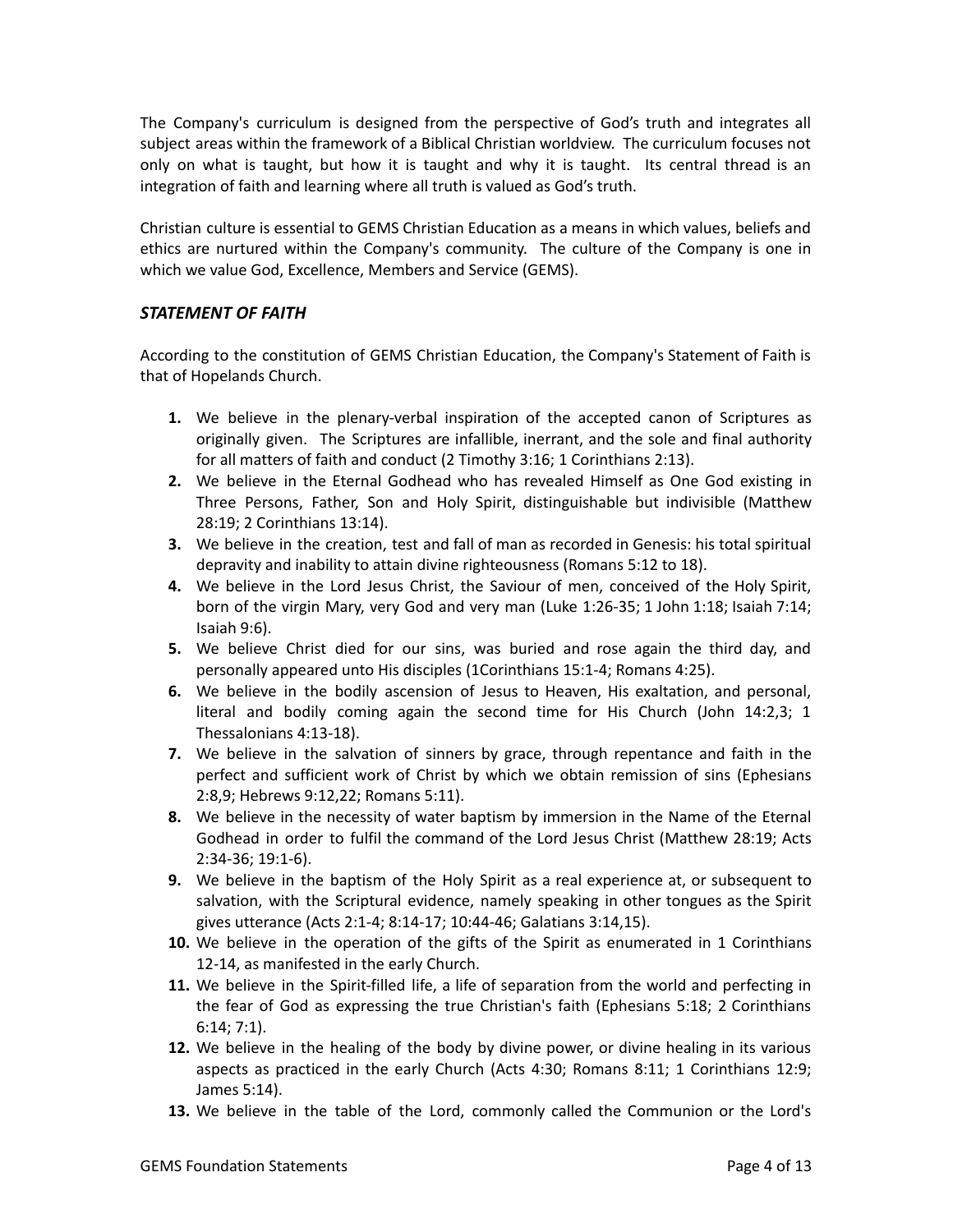Supper, for believers (1Corinthians 11:28-32; Matthew 26:26-28).

- **14.** We believe in the reality and personality of the devil, and eternal judgement in the Lake of Fire for the devil and his angels (Matthew 25:41; Revelation 20:14,15).
- **15.** We believe in eternal life for believers (John 5:24; 3:16) and eternal punishment for the unbelievers (Mark 9:43-48; 2 Thessalonians 1:9; Revelation 20:10-15).
- **16.** We believe that there is one true universal Church, made up of genuine believers, but this one universal Church is also composed of many local churches in given localities. These churches are under the sovereign headship of the Lord Jesus Christ, exercising autonomous government under Him, administering all its local affairs and ministry, as well as the propagation of the Gospel (Acts 15:22; Matthew 16:18; 18:15-20).
- **17.** We believe that the government is ordained of God, and the powers that be, are ordained as ministers of God to us for good. To resist the powers and the ordinances is to resist the ordinance of God. We are subject, not only for wrath's sake but for conscience's sake, rendering to all their dues, custom to whom custom, fear to whom fear, honor to whom honor. We declare our loyalty to our government and its leaders and will assist in every way possible consistent with our faith in the Scriptures as Christian citizens (Romans 13).

This is the Statement of Faith of GEMS Christian Education Ltd and we expect that all Employees acknowledge that it be in essence the same as their personal statement of faith, based on Christian Biblical Principles. We acknowledge that there may be small particular points of variance in relation to point (8 and 9) above and Employees must accept individuals' varying views of belief in relation to this point.

|          | <b>VALUES</b>  | <b>AIMS</b>                                                                                                                                                                                                                      |
|----------|----------------|----------------------------------------------------------------------------------------------------------------------------------------------------------------------------------------------------------------------------------|
| G        | God            | In each individual we foster a personal relationship with God through an<br>understanding of His truth, His purposes, His character.                                                                                             |
| F        | Excellence     | In every thought, word and action we challenge each member of our<br>school community to realise their potential in the context of 'life in<br>abundance', enabling them to participate meaningfully in contemporary<br>society. |
| M        | <b>Members</b> | We encourage good relationships, right attitudes and commitment<br>between members of the Company's community.                                                                                                                   |
| <b>S</b> | Service        | We encourage service to God, family and community through educational<br>programs that are based on social justice and compassion.                                                                                               |

# <span id="page-5-0"></span>*CORE VALUES AND AIMS*

The core values and aims, which are the heart of GEMS Christian Educations ethos, are 'GEMS'. When these 'GEMS' are established in the heart of an individual, the individual student develops 'FACETS' which cause them to shine with brilliance and beauty in the world around them.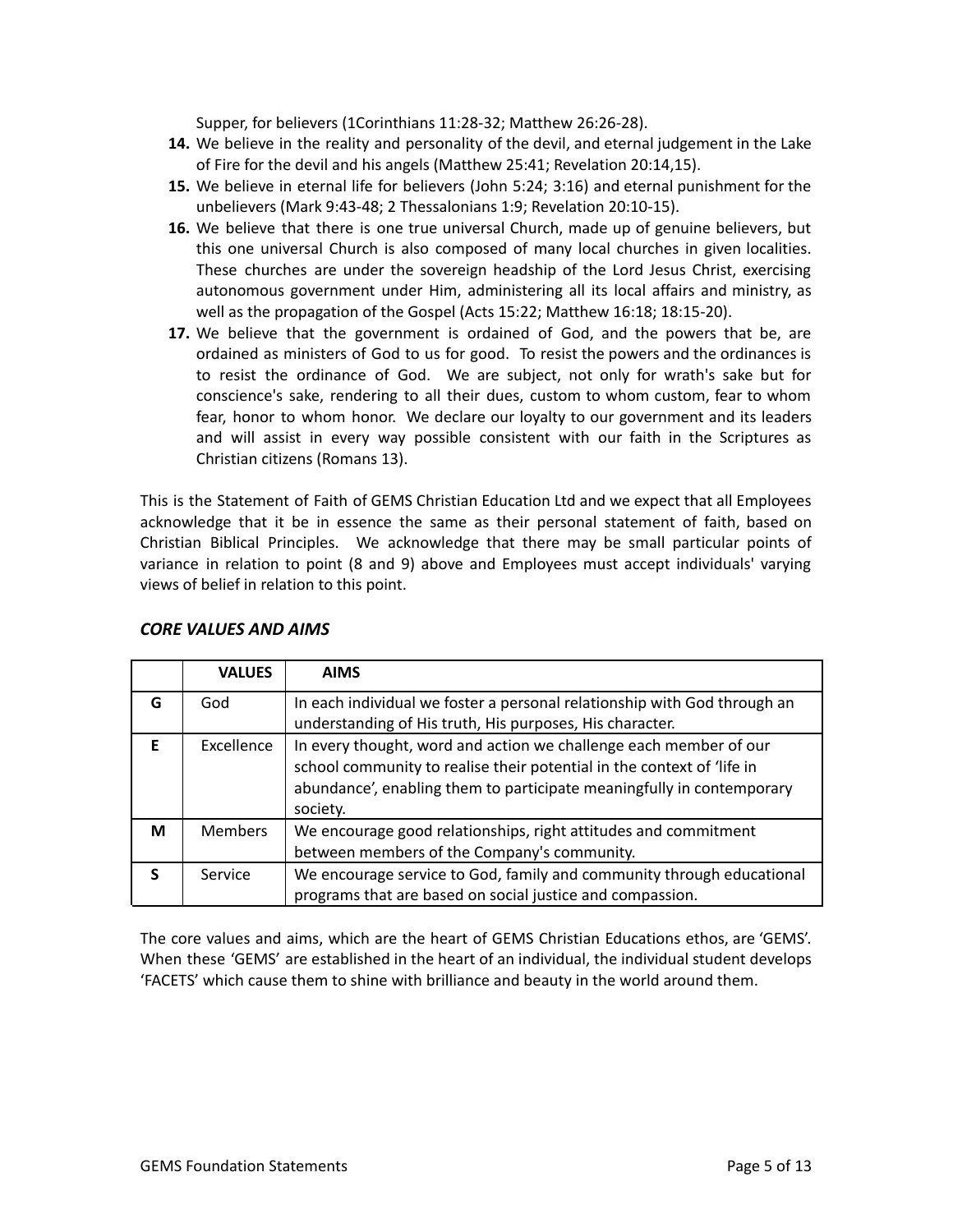| F | Friendly        | Concerned, kind                                                                   |  |  |  |  |  |  |  |  |  |  |  |
|---|-----------------|-----------------------------------------------------------------------------------|--|--|--|--|--|--|--|--|--|--|--|
| A | Appreciative    | Uniqueness, individuality, observant, resourcefulness, thoroughness               |  |  |  |  |  |  |  |  |  |  |  |
| C | Compassionate   | considerate, tolerant, respectful, kind, patient, sincere,<br>Caring,<br>merciful |  |  |  |  |  |  |  |  |  |  |  |
| Е | Encouraging     | Available, concerned, confident, cooperative, faithful, persuasive                |  |  |  |  |  |  |  |  |  |  |  |
|   | Truthful        | Discerning, honest, responsible, tactful, truthful, virtuous                      |  |  |  |  |  |  |  |  |  |  |  |
| S | Self-Controlled | Tactful, tolerant, patient, peaceful                                              |  |  |  |  |  |  |  |  |  |  |  |

#### <span id="page-6-0"></span>*OUR AIMS*

These Aims also incorporate the underlying emphasis of the Melbourne Declaration on Educational Goals for Young Australians.

The four key areas of the Company's aim that reflect the Melbourne Declaration are:

- **God** Our Christian foundations.
- **Excellence** Teaching process and curriculum management.
- **Members** Maintaining student development and nurturing of relationships with Parents, Carers and the wider community.
- **Service** Service to each other in the GEMS Christain Education and wider community of Emerald, Australia and the world.

#### <span id="page-6-1"></span>*OUR CHRISTIAN FOUNDATIONS*

GEMS Christian Education Ltd is established on the belief that the Bible is the inspired and authoritative work of God and all functions of the Company are organized within a Biblical Christian Worldview.

- **a)** To ensure that Biblical Christianity is the foundation upon which the Company ethos, policies, practices and curriculum are built and developed. (MD 2.2a)
- **b)** To recognize that every Person has gifting's from God, and we have a responsibility to use them to benefit both ourselves, others and God. (MD1.8,1.9)
- **c)** To integrate faith and learning to show that all truth is valued as God's truth. (MD2.1c,2.1f)
- **d)** To foster the formation and outworking of a Biblical Christian Worldview in Students through integrating Biblical values and principles with knowledge, processes and skills. (MD2.1c,2.1f)

#### <span id="page-6-2"></span>*TEACHING PROCESSES AND CURRICULUM MANAGEMENT*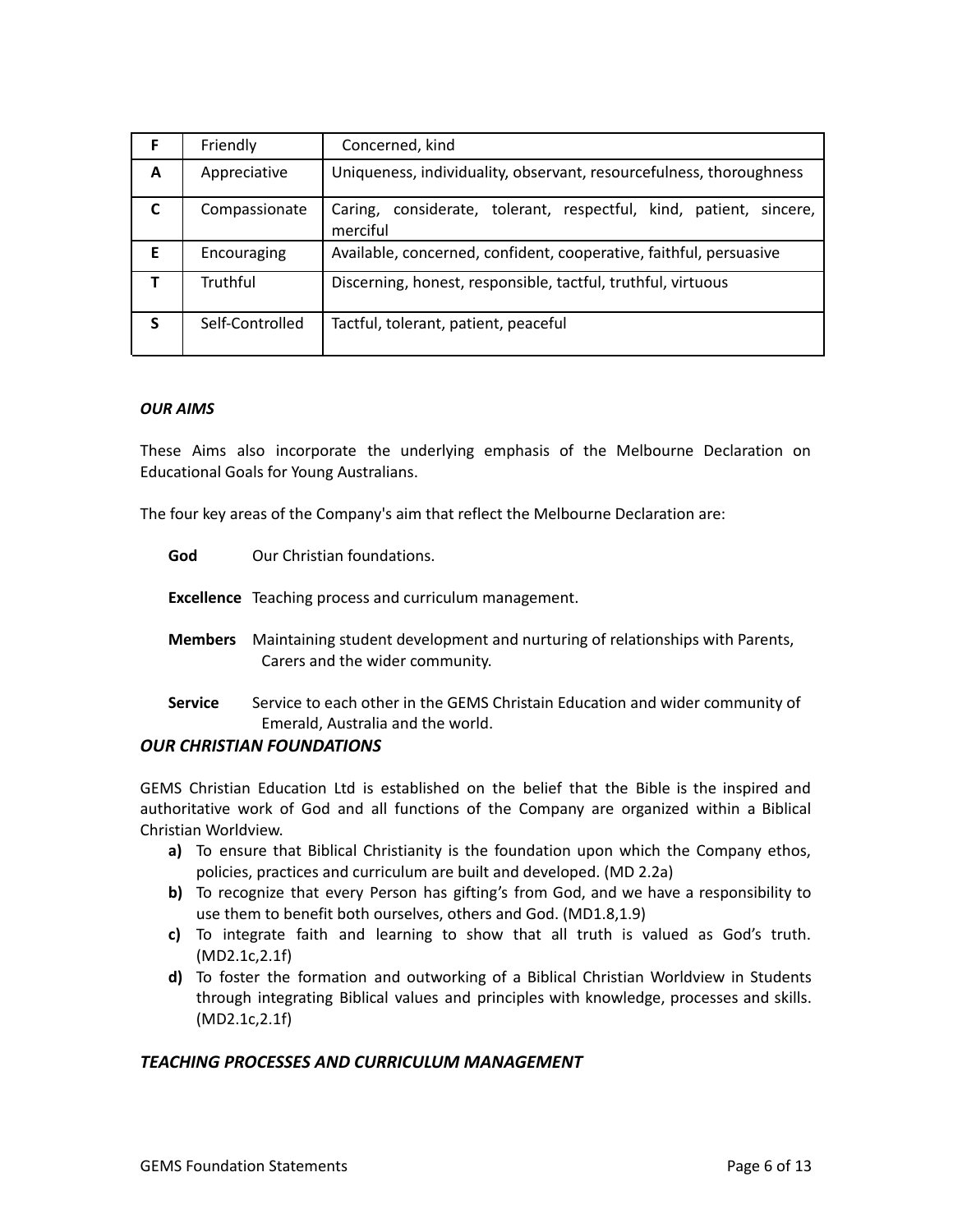Teachers prepare and deliver lessons that are Biblically infused and designed to develop desired learning outcomes including attitudes, values. Curriculum management is focused on a curriculum that not only considers what is taught but how it is taught and why it is taught in order to achieve a level of skills and proficiencies that Students require for further education or employment.

- **a)** To equip Students for employment and further education in a changing world, through multi-skilling Students with the ability to acquire and use knowledge. (MD1.1,1.3,1.4,1.5,2.2b)
- **b)** To prepare Students as lifelong learners. (MD2.1h,2.2h)
- **c)** To identify and effectively cater for the different learning abilities and learning styles of Students as well as their individual rates of development. (MD1.8,1.9)
- **d)** To provide foundations for learning success through advocating the use of teaching practices that foster inquiry-based learning, collaborative learning and the development of critical thinking skills, creativity and complex problem solving. (MD2.1d,2.2c,2.1e)
- **e)** To foster a culture of learning which engenders the love of learning, academic rigour and where striving for excellence is the expected norm. (MD1.7,1.8)
- **f)** To provide a broad curriculum, developed within a Biblical Christian worldview across all eight key learning areas. (MD2.1b)
- **g)** To provide a quality education that will equip Students for life-long learning, incorporation into the workforce and the ability to make a powerful contribution to, and influence on, the world. (MD1.1,1.3,1.4,1.5,1.6,2.1g,2.2f)
- **h)** To provide different pathways of learning for Students with different abilities and interests, across a broad range of academic, cultural, and sporting pursuits and provide Students with informed advice about these pathways. (MD1.9,2.1g,2.2b,2.2f,2.2i)
- **i)** To prepare Students for their future learning by embracing the integration of Technologies across all areas of the curriculum. (MD2.1b)

# <span id="page-7-0"></span>*STUDENT DEVELOPMENT AND RELATIONSHIPS*

Students are nurtured by GEMS Christian Education Employees in conjunction with their family into awareness of their potential. Students become aware of their identity through holistic development of their spiritual, academic, physical and emotional attributes.

- **a)** To develop within Students the ability to determine what is of value in their lives. (MD2.2d,2.3a,2.3c,2.3d)
- **b)** To provide a safe and supportive environment: this promotes the growth of young people through effective role modeling and fostering the development of positive and supportive Student relationships. (MD2.2e)
- **c)** To recognize each Student's distinctive intellectual, emotional, spiritual, personal, cultural and physical needs and foster their development. (MD1.8,1.9)
- **d)** To develop in Students an awareness of responsibility for one's decisions, attitudes and behaviour and their consequential effects on themselves, others, the GEMS Christian Education community and the environment. (MD1.6,2.3f)
- **e)** To develop within Students an appreciation and understanding of other people and their cultures, including Aboriginal and Torres Strait Islander cultures. (MD1.2,1.6,2.3b,2.3e)
- **f)** To develop within the Students, the importance of good relationships with all who are part of their sphere of influence. (MD2.2g)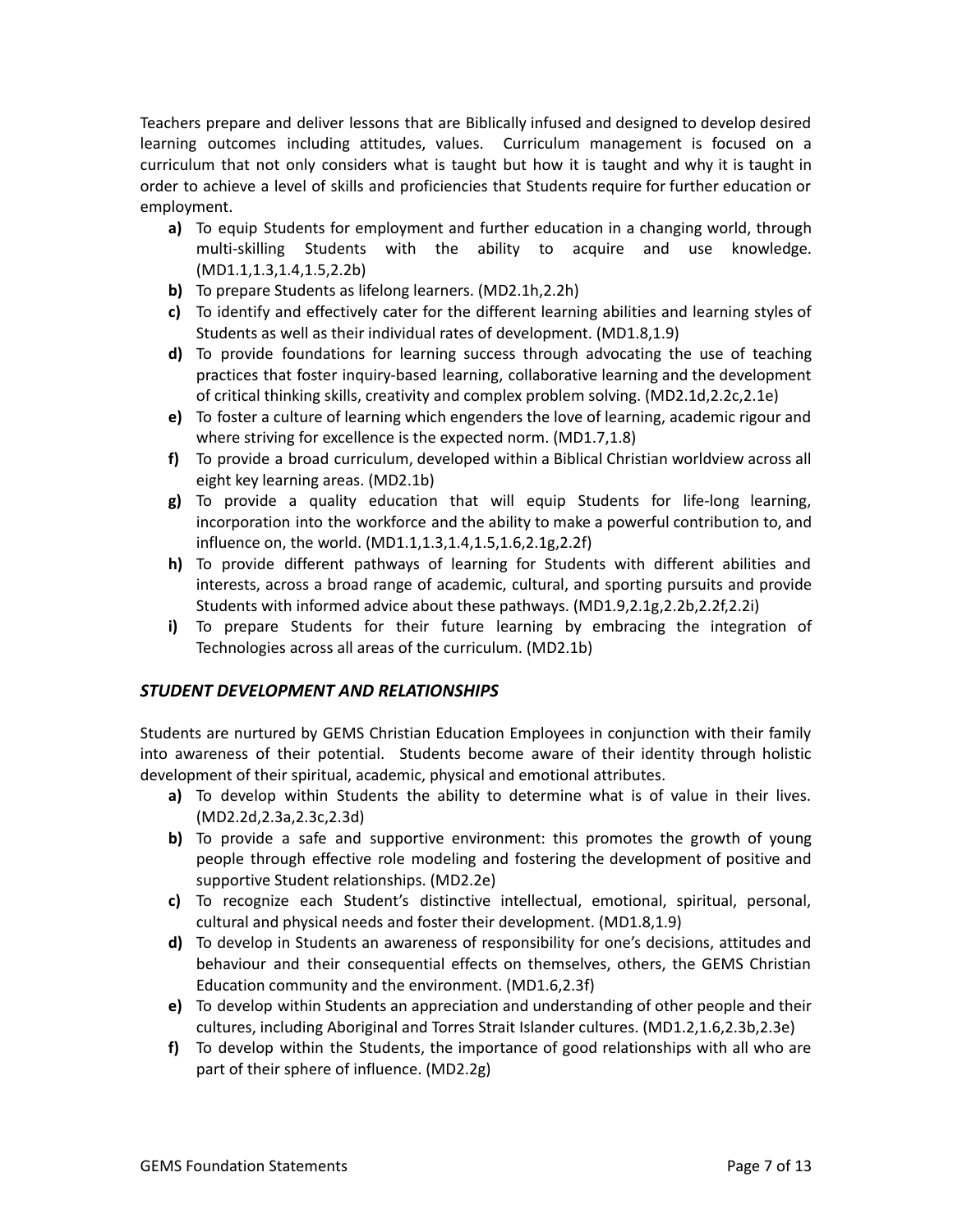# <span id="page-8-0"></span>*SERVICE TO GEMS CHRISTIAN EDUCATION AND WIDER COMMUNITY*

Students develop a care and compassion for the GEMS Christian Education community and the wider community through exposure to needs of the groups involved. The Students are encouraged to look beyond their immediate needs and wants and consider others and not just to understand these but also to put into action.

- **a)** To teach the Students to identify the needs in the Company and in the community which they may make a difference with. (MD2.1a,2.3g)
- **b)** To train the Students in the ability to organize and collaborate together in service to the Company or community. (MD2.1e,2.2g)
- **c)** Train the Students to be active and informed citizens who know that they can make a difference if they commit to the needs of others. (MD2.2h,2.3a)
- **d)** To develop in the Students through service that they have an understanding, a concern for and display stewardship of the natural environment. (MD2.3f)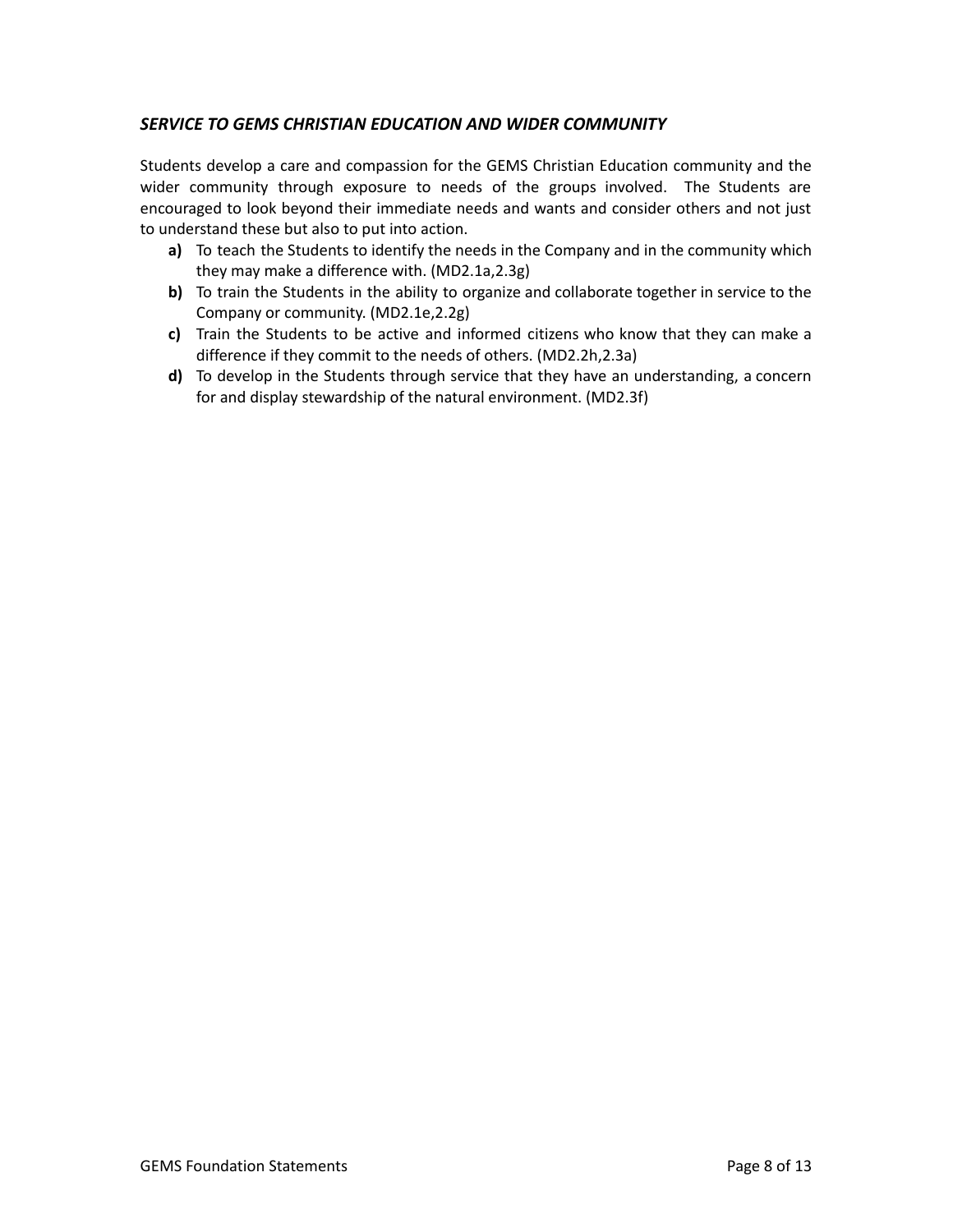<span id="page-9-0"></span>

|                  | 1. Christian Foundations |             |              |             | 2. Teaching Processes and Curriculum Management |            |              |              |           |            |            |            |              |              | 3. Student Development & Relationships |              |             |            |            |              | 4. Service to Company &<br>Community |              |              |  |
|------------------|--------------------------|-------------|--------------|-------------|-------------------------------------------------|------------|--------------|--------------|-----------|------------|------------|------------|--------------|--------------|----------------------------------------|--------------|-------------|------------|------------|--------------|--------------------------------------|--------------|--------------|--|
|                  | $\mathsf{a}$             | $\mathsf b$ | $\mathsf{C}$ | $\mathsf d$ | $\mathsf{a}$                                    | $\sf b$    | $\mathsf{C}$ | $\mathsf{d}$ | e         | f          | g          | h          | $\mathbf{i}$ | $\mathsf{a}$ | $\mathsf b$                            | $\mathsf{C}$ | $\mathsf d$ | e          | f          | $\mathsf{a}$ | $\sf b$                              | $\mathsf{C}$ | $\mathsf{d}$ |  |
| $1.1\,$          |                          |             |              |             | $\sqrt{ }$                                      |            |              |              |           |            | $\sqrt{}$  |            |              |              |                                        |              |             |            |            |              |                                      |              |              |  |
| $1.2\,$          |                          |             |              |             |                                                 |            |              |              |           |            |            |            |              |              |                                        |              |             | $\sqrt{ }$ |            |              |                                      |              |              |  |
| 1.3              |                          |             |              |             | $\sqrt{ }$                                      |            |              |              |           |            | $\sqrt{ }$ |            |              |              |                                        |              |             |            |            |              |                                      |              |              |  |
| $1.4\,$          |                          |             |              |             | $\sqrt{ }$                                      |            |              |              |           |            | $\sqrt{}$  |            |              |              |                                        |              |             |            |            |              |                                      |              |              |  |
| 1.5              |                          |             |              |             | $\sqrt{ }$                                      |            |              |              |           |            | $\sqrt{}$  |            |              |              |                                        |              |             |            |            |              |                                      |              |              |  |
| $1.6\,$          |                          |             |              |             |                                                 |            |              |              |           |            | $\sqrt{ }$ |            |              |              |                                        |              | $\sqrt{ }$  | $\sqrt{ }$ |            |              |                                      |              |              |  |
| $1.7\,$          |                          |             |              |             |                                                 |            |              |              |           |            |            |            |              |              |                                        |              |             |            |            |              |                                      |              |              |  |
| 1.8              |                          | $\sqrt{ }$  |              |             |                                                 |            | $\sqrt{ }$   |              | $\sqrt{}$ |            |            |            |              |              |                                        | $\sqrt{ }$   |             |            |            |              |                                      |              |              |  |
| $1.9\,$          |                          | $\sqrt{}$   |              |             |                                                 |            | $\sqrt{ }$   |              |           |            |            | $\sqrt{ }$ |              |              |                                        | $\sqrt{ }$   |             |            |            |              |                                      |              |              |  |
| 2.1a             |                          |             |              |             |                                                 |            |              |              |           |            |            |            |              |              |                                        |              |             |            |            | $\sqrt{ }$   |                                      |              |              |  |
| 2.1 <sub>b</sub> |                          |             |              |             |                                                 |            |              |              |           | $\sqrt{ }$ |            |            | $\sqrt{ }$   |              |                                        |              |             |            |            |              |                                      |              |              |  |
| 2.1c             |                          |             | $\sqrt{ }$   | $\sqrt{ }$  |                                                 |            |              |              |           |            |            |            |              |              |                                        |              |             |            |            |              |                                      |              |              |  |
| 2.1 <sub>d</sub> |                          |             |              |             |                                                 |            |              | $\sqrt{ }$   |           |            |            |            |              |              |                                        |              |             |            |            |              |                                      |              |              |  |
| 2.1e             |                          |             |              |             |                                                 |            |              | $\sqrt{ }$   |           |            |            |            |              |              |                                        |              |             |            |            |              | $\sqrt{ }$                           |              |              |  |
| 2.1f             |                          |             | $\sqrt{ }$   | $\sqrt{ }$  |                                                 |            |              |              |           |            |            |            |              |              |                                        |              |             |            |            |              |                                      |              |              |  |
| 2.1g             |                          |             |              |             | $\sqrt{ }$                                      |            |              |              |           |            | $\sqrt{ }$ | $\sqrt{ }$ |              |              |                                        |              |             |            |            |              |                                      |              |              |  |
| 2.1h             |                          |             |              |             |                                                 | $\sqrt{ }$ |              |              |           |            |            |            |              |              |                                        |              |             |            |            |              |                                      |              |              |  |
| 2.2a             | $\sqrt{ }$               |             |              |             |                                                 |            |              |              |           |            |            |            |              |              |                                        |              |             |            |            |              |                                      |              |              |  |
| 2.2 <sub>b</sub> |                          |             |              |             | $\sqrt{ }$                                      |            |              |              |           |            |            | $\sqrt{ }$ |              |              |                                        |              |             |            |            |              |                                      |              |              |  |
| 2.2c             |                          |             |              |             |                                                 |            |              | $\sqrt{ }$   |           |            |            |            |              |              |                                        |              |             |            |            |              |                                      |              |              |  |
| 2.2d             |                          |             |              |             |                                                 |            |              |              |           |            |            |            |              | $\sqrt{ }$   |                                        |              |             |            |            |              |                                      |              |              |  |
| 2.2e             |                          |             |              |             |                                                 |            |              |              |           |            |            |            |              |              | $\sqrt{ }$                             |              |             |            |            |              |                                      |              |              |  |
| 2.2f             |                          |             |              |             | $\sqrt{ }$                                      |            |              |              |           |            | $\sqrt{ }$ | $\sqrt{ }$ |              |              |                                        |              |             |            |            |              |                                      |              |              |  |
| 2.2g             |                          |             |              |             |                                                 |            |              |              |           |            |            |            |              |              |                                        |              |             |            | $\sqrt{ }$ |              | $\sqrt{}$                            |              |              |  |
| 2.2h             |                          |             |              |             |                                                 | $\sqrt{}$  |              |              |           |            |            |            |              |              |                                        |              |             |            |            |              |                                      | $\sqrt{ }$   |              |  |
| 2.2i             |                          |             |              |             |                                                 |            |              |              |           |            |            | $\sqrt{ }$ |              |              |                                        |              |             |            |            |              |                                      |              |              |  |
| 2.3a             |                          |             |              |             |                                                 |            |              |              |           |            |            |            |              | $\sqrt{ }$   |                                        |              |             |            |            |              |                                      | $\sqrt{ }$   |              |  |
| 2.3 <sub>b</sub> |                          |             |              |             |                                                 |            |              |              |           |            |            |            |              |              |                                        |              |             | $\sqrt{ }$ |            |              |                                      |              |              |  |
| 2.3c             |                          |             |              |             |                                                 |            |              |              |           |            |            |            |              | $\sqrt{ }$   |                                        |              |             |            |            |              |                                      |              |              |  |
| 2.3d             |                          |             |              |             |                                                 |            |              |              |           |            |            |            |              | $\sqrt{ }$   |                                        |              |             |            |            |              |                                      |              |              |  |
| 2.3e             |                          |             |              |             |                                                 |            |              |              |           |            |            |            |              |              |                                        |              |             | $\sqrt{ }$ |            |              |                                      |              |              |  |
| 2.3f             |                          |             |              |             |                                                 |            |              |              |           |            |            |            |              |              |                                        |              | $\sqrt{ }$  |            |            |              |                                      |              | $\sqrt{ }$   |  |
| 2.3g             |                          |             |              |             |                                                 |            |              |              |           |            |            |            |              |              |                                        |              |             |            |            | $\sqrt{}$    |                                      |              |              |  |

### Comparison Chart between Melbourne Declaration on Educational Goals for Young Australians and Aims of GEMS Christian Education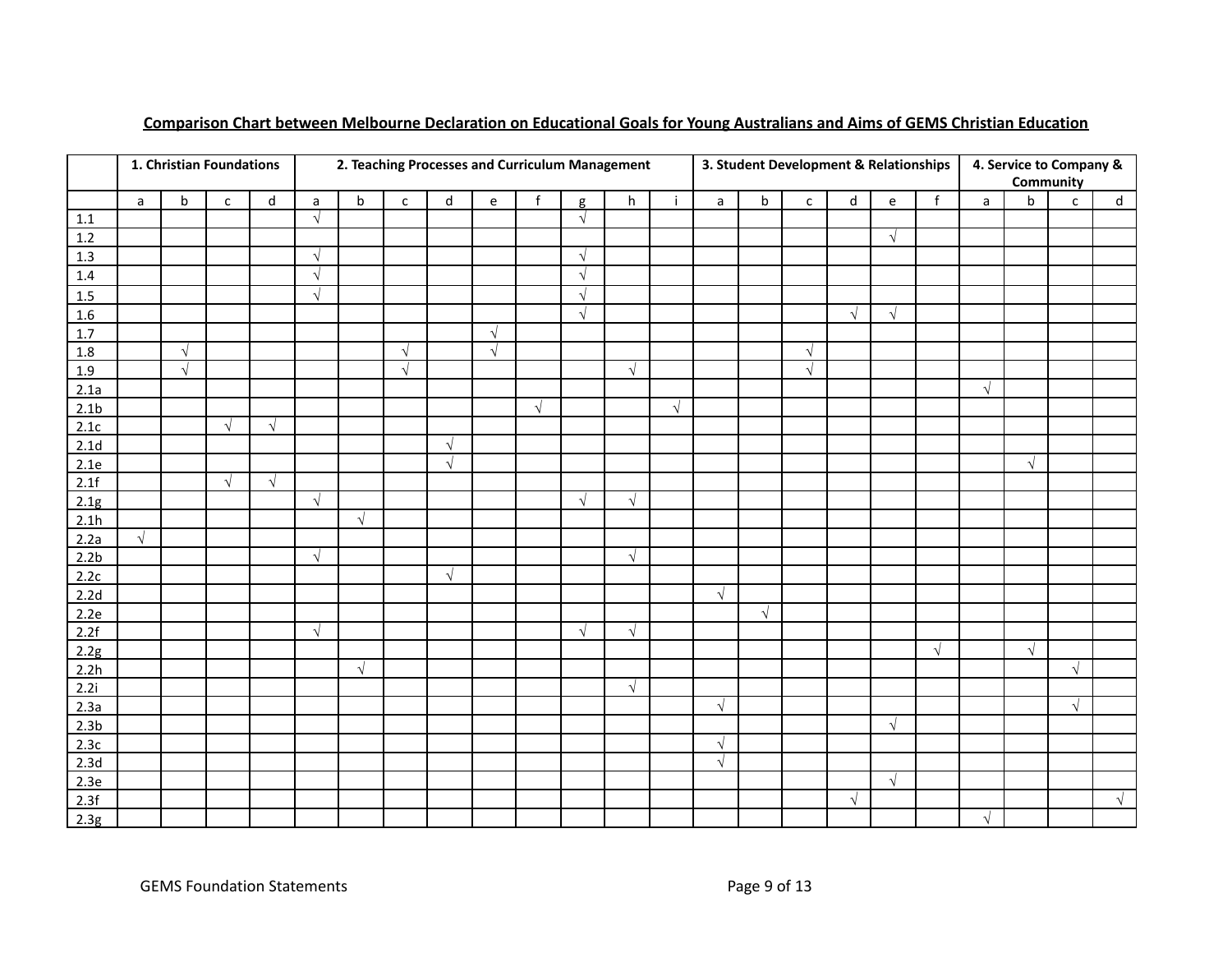# <span id="page-10-0"></span>*MELBOURNE DECLARATION ON EDUCATIONAL GOALS FOR YOUNG AUSTRALIANS*

#### <span id="page-10-1"></span>**Goal 1: Australian Schooling Promotes Equity And Excellence**

Australian governments, in collaboration with all school sectors, commit to promoting equity and excellence in Australian schooling. This means that all Australian governments and all school sectors must:

- **1.1** Provide all Students with access to high-quality schooling that is free from discrimination based on gender, language, sexual orientation, pregnancy, culture, ethnicity, religion, health or disability, socio economic background or geographic location. (ECC2a,2g)
- **1.2** Ensure that schools build on local cultural knowledge and experience of Indigenous Students as a foundation for learning, and work in partnership with local communities on all aspects of the schooling process, including to promote high expectations for the learning outcomes of Indigenous students. (ECC3c)
- **1.3** Ensure that the learning outcomes of Indigenous Students improve to match those of other students (ECC2a,2g)
- **1.4** Ensure that socioeconomic disadvantage ceases to be a significant determinant of educational outcomes (ECC2a,2g)
- **1.5** Reduce the effect of other sources of disadvantage, such as disability, homelessness, refugee status and remoteness (ECC2a,2g)
- **1.6** Ensure that schooling contributes to a socially cohesive society that respects and appreciates cultural, social and religious diversity (ECC2g,3d,3e)
- **1.7** Encourage Parents, Carers, families, the broader community and young people themselves to hold high expectations for their educational outcomes (ECC2e)
- **1.8** Promote a culture of excellence in all schools, by supporting them to provide challenging, and stimulating learning experiences and opportunities that enable all Students to explore and build on their gifts and talents (ECC1b,2c,2e,3c)
- **1.9** Promote personalised learning that aims to fulfil the diverse capabilities of each young Australian. (ECC1b,2c,2h,3c)

### <span id="page-10-2"></span>**Goal 2: All Young Australians Become Successful Learners, Confident And Creative Individuals, and Active and Informed Citizens**

Australian governments commit to working in collaboration with all school sectors to support all young Australians to become:

- Successful learners.
- Confident and creative individuals.
- Active and informed citizens.

#### <span id="page-10-3"></span>*2.1 Successful Learners…*

- 2.1a Develop their capacity to learn and play an active role in their own learning (ECC4a)
- 2.1b Have the essential skills in literacy and numeracy and are creative and productive users of technology, especially ICT, as a foundation for success in all learning areas (ECC2f,2i)
- 2.1c Are able to think deeply and logically, and obtain and evaluate evidence in a disciplined way as the result of studying fundamental disciplines (ECC1c,1d)
- 2.1d Are creative, innovative and resourceful, and are able to solve problems in ways that draw upon a range of learning areas and disciplines (ECC2d)
- 2.1e Are able to plan activities independently, collaborate, work in teams and communicate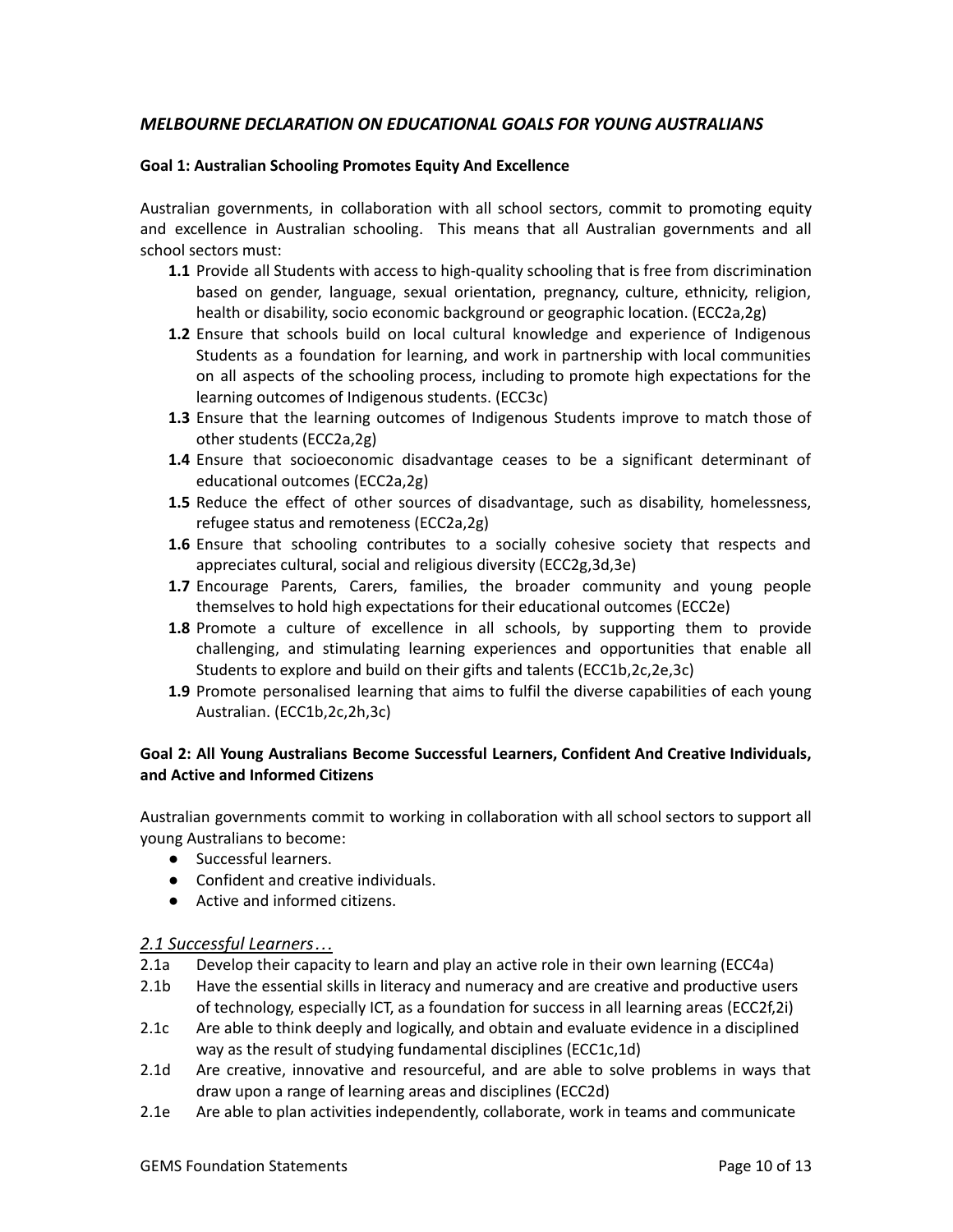ideas (ECC2d,4b)

- 2.1f Are able to make sense of their world and think about how things have become the way they are (ECC1c,1d)
- 2.1g Are on a pathway towards continued success in further education, training or employment, and acquire the skills to make informed learning and employment decisions throughout their lives (ECC2a,2g,2h)
- 2.1h Are motivated to reach their full potential. (ECC2b)

# <span id="page-11-0"></span>*2.2 Confident and Creative Individuals…*

- 2.2a Have a sense of self-worth, self-awareness and personal identity that enables them to manage their emotional, mental, spiritual and physical wellbeing (ECC1a)
- 2.2b Have a sense of optimism about their lives and the future (ECC2a,2h)
- 2.2c Are enterprising, show initiative and use their creative abilities (ECC2d)
- 2.2d Develop personal values and attributes such as honesty, resilience, empathy and respect for others (ECC3a)
- 2.2e Have the knowledge, skills, understanding and values to establish and maintain healthy, satisfying lives (ECC3b)
- 2.2f Have the confidence and capability to pursue university or post-secondary vocational qualifications leading to rewarding and productive employment (ECC2a,2g,2h)
- 2.2g Relate well to others and form and maintain healthy relationships (ECC3f,4b)
- 2.2h Are well prepared for their potential life roles as family, community and workforce members (ECC2b,4c)
- 2.2j Embrace opportunities, make rational and informed decisions about their own lives and accept responsibility for their own actions. (ECC2h)

# <span id="page-11-1"></span>*2.3 Active and informed citizens…*

- 2.3a Act with moral and ethical integrity (ECC3a,4c)
- 2.3b Appreciate Australia's social, cultural, linguistic and religious diversity, and have an understanding of Australia's system of government, history and culture (ECC3e)
- 2.3c Understand and acknowledge the value of Indigenous cultures and possess the knowledge, skills and understanding to contribute to, and benefit from, reconciliation between Indigenous and non-Indigenous Australians (ECC3a)
- 2.3d Are committed to national values of democracy, equity and justice, and participate in Australia's civic life (ECC3a)
- 2.3e Are able to relate to and communicate across cultures, especially the cultures and countries of Asia (ECC3e)
- 2.3f Work for the common good, in particular sustaining and improving natural and social environments (ECC3d,4d)
- 2.3g Are responsible global and local citizens. (ECC4a)

# <span id="page-11-2"></span>*A COMMITMENT TO ACTION*

Together, all Australian governments commit to working with all school sectors and the broader community to achieve the educational goals for young Australians.

This commitment will be supported by action in eight interrelated areas:

● developing stronger partnerships.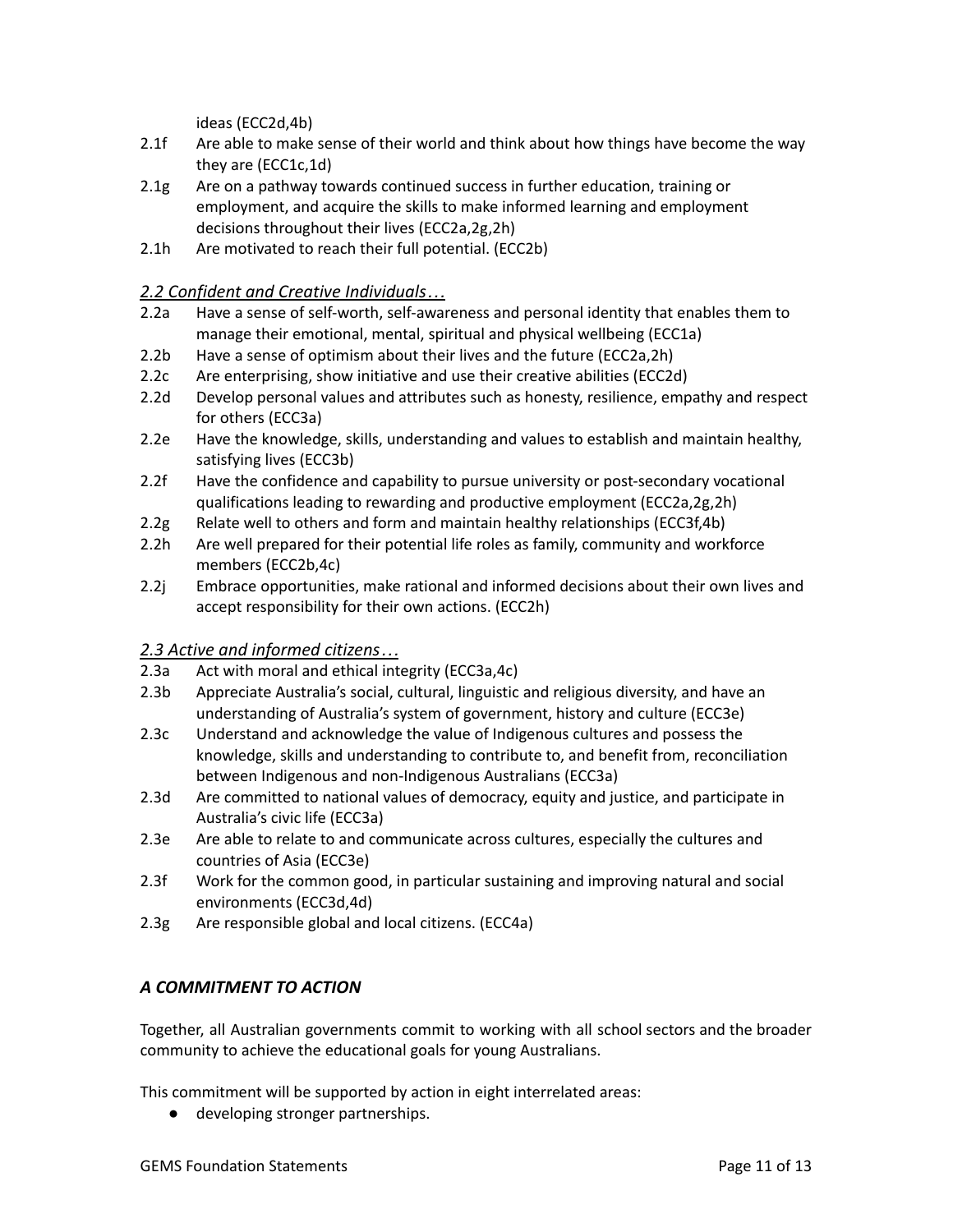- supporting quality teaching and school leadership.
- strengthening early childhood education
- enhancing middle years' development
- supporting senior years of schooling and youth transitions.
- promoting world-class curriculum and assessment.
- improving educational outcomes for Indigenous youth and disadvantaged young Australians, especially those from low socioeconomic backgrounds.
- <span id="page-12-0"></span>● strengthening accountability and transparency.

### *ALICE SPRINGS (MPARNTWE) EDUCATION DECLARATION DECEMBER 2019*

### *The Education Goals for Young Australians*

Improving educational outcomes for all young Australians is central to the nation's social and economic prosperity and will position young people to live fulfilling, productive and responsible lives.

The Declaration has two distinct but interconnected goals:

#### **Goal 1: The Australian education system promotes excellence and equity**

#### **Goal 2: All young Australians become:**

- confident and creative individuals.
- successful lifelong learners.
- active and informed members of the community.

Achieving these education goals is the responsibility of Australian Governments and the education community in partnership with young Australians, their families and carers and the broader community.

GEMS Christian Education is committed to enhancing the Alice Springs Declaration through the delivery of the following Key Learning Areas from the Australian Curriculum:

- Religious Education
- English
- Mathematics
- Science
- Humanities & Social Sciences (HASS)
- Health and Physical Education (HPE: Personal, Social and Community Health)
- The Arts
- Technologies

Underpinning the teaching, planning and assessing of the Key Learning Areas is effective pedagogical practice.

Inquiry Based Learning brings together the principles and practices of learning and teaching that can lead to success for all learners. These principles and practices arise out of the beliefs and values of GEMS Christian Education and an evidence-based approach upon which teachers can